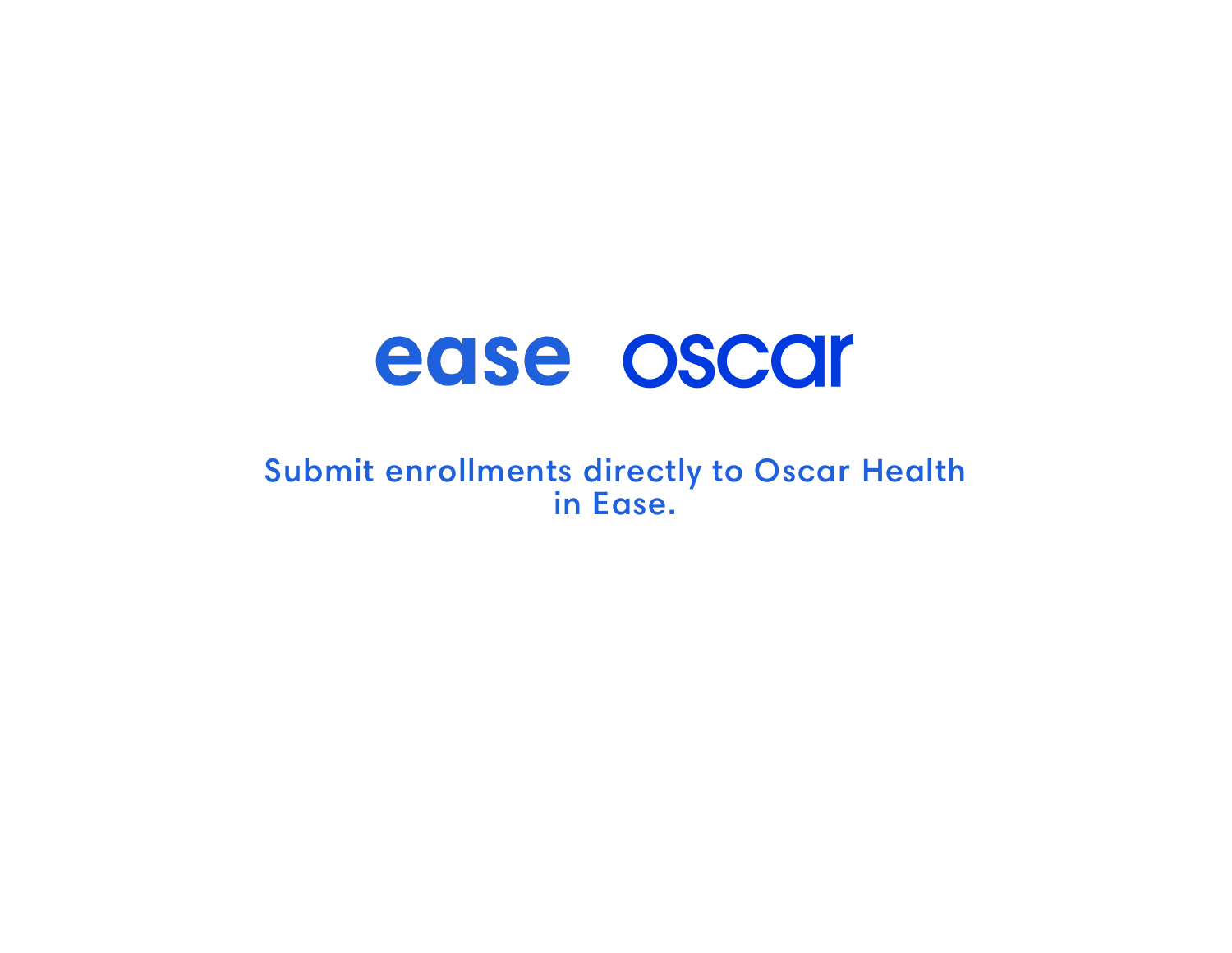



Simple Setup

With the Ease Marketplace Setup Wizard and Oscar Health team, setting up this partnership only takes a few clicks.



Enable Oscar Health in your Marketplace and the Marketplace for each group that **Enable** and the murketpluce will offer their plans.



# Fast ID Cards

Because plans are submitted directly to Oscar Health, employees receive ID

cards faster.



Easy Submission Employees enroll in Oscar Health plans in Ease. You can then submit enrollments to Oscar Health via Ease.



## A partnership to help you streamline the benefits administration process for Oscar Health plans.

\*Submission for Oscar Health plans via Ease is only available for new group, initial submissions.







Discover products to save time, expand your offerings, and